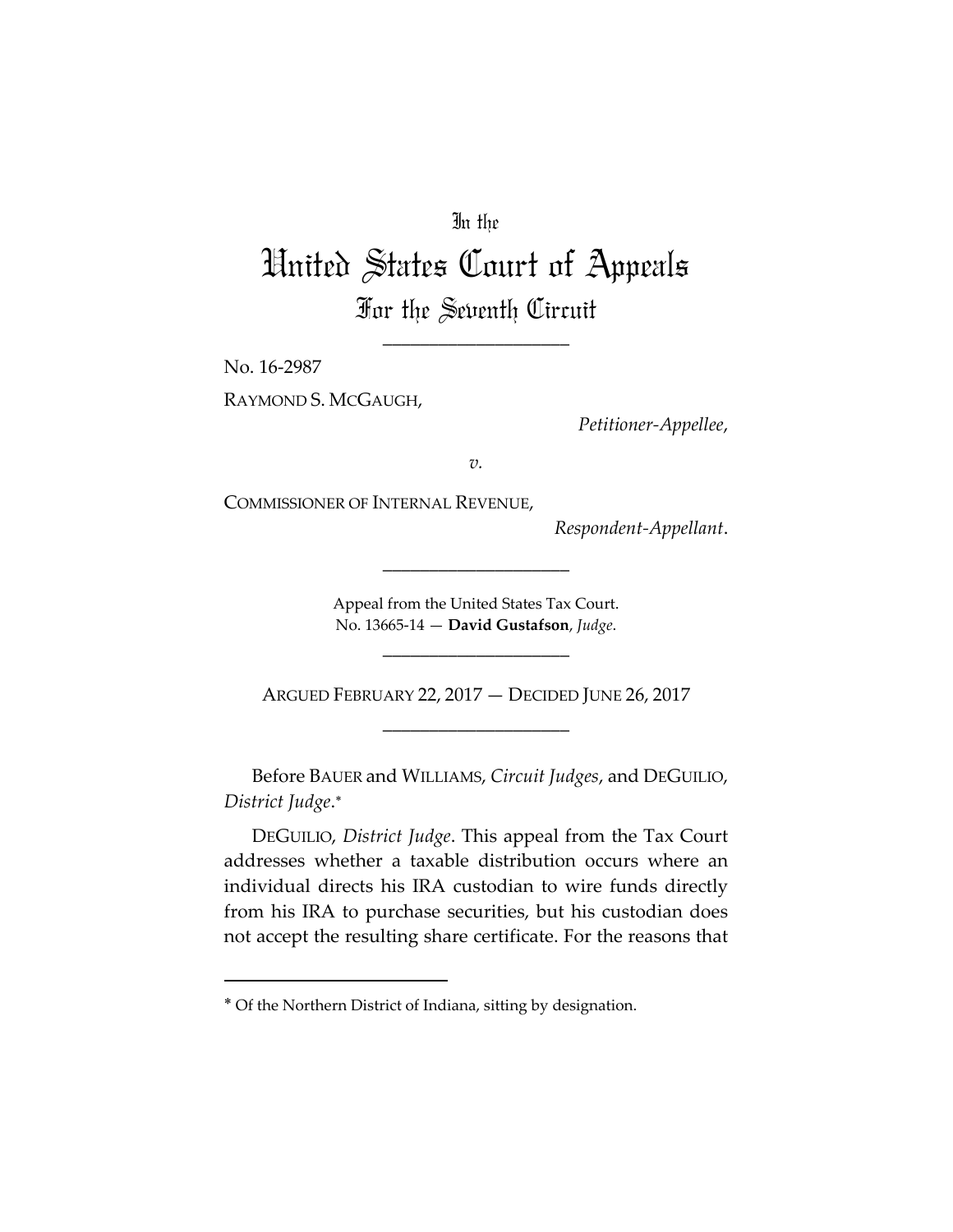follow, we conclude that the petitioner was never in actual or constructive receipt of funds from his IRA. Accordingly, we affirm the judgment of the Tax Court.

**I.**

Petitioner Raymond McGaugh has had an Individual Retirement Account (IRA) with Merrill Lynch, Pierce, Fenner & Smith, Inc. (Merrill Lynch) since 2002. In summer 2011, he requested that Merrill Lynch use money from that IRA to purchase 7,500 shares of stock issued by First Personal Financial Corporation (FPFC), a privately held company. For reasons that are not clear from the record, Merrill Lynch would not purchase those shares on McGaugh's behalf. So, McGaugh called Merrill Lynch and initiated a wire transfer of \$50,000 from his IRA directly to FPFC, which occurred on October 7, 2011.

On November 28, 2011, FPFC issued a stock certificate titled "Raymond McGaugh IRA FBO Raymond McGaugh", which it mailed to Merrill Lynch.<sup>1</sup> Merrill Lynch says it then received this certificate in early 2012 (though FPFC claims to have sent it earlier). After receiving the certificate, Merrill Lynch did not retain it, believing McGaugh's transaction to have impermissibly exceeded the 60‐day window applicable to rollovers of IRA assets under 26 U.S.C. § 408(d)(3). Rather, Merrill Lynch attempted to send the certificate to McGaugh twice in February 2012, but the United States Postal Service returned it both times (McGaugh says this is because the

<sup>&</sup>lt;sup>1</sup> While the IRS argued in briefing that the certificate was incorrectly titled, since McGaugh's IRA is actually named "MLPF&S Cust FPO Raymond McGaugh IRA FBO Raymond McGaugh", it conceded at oral argument that this is irrelevant.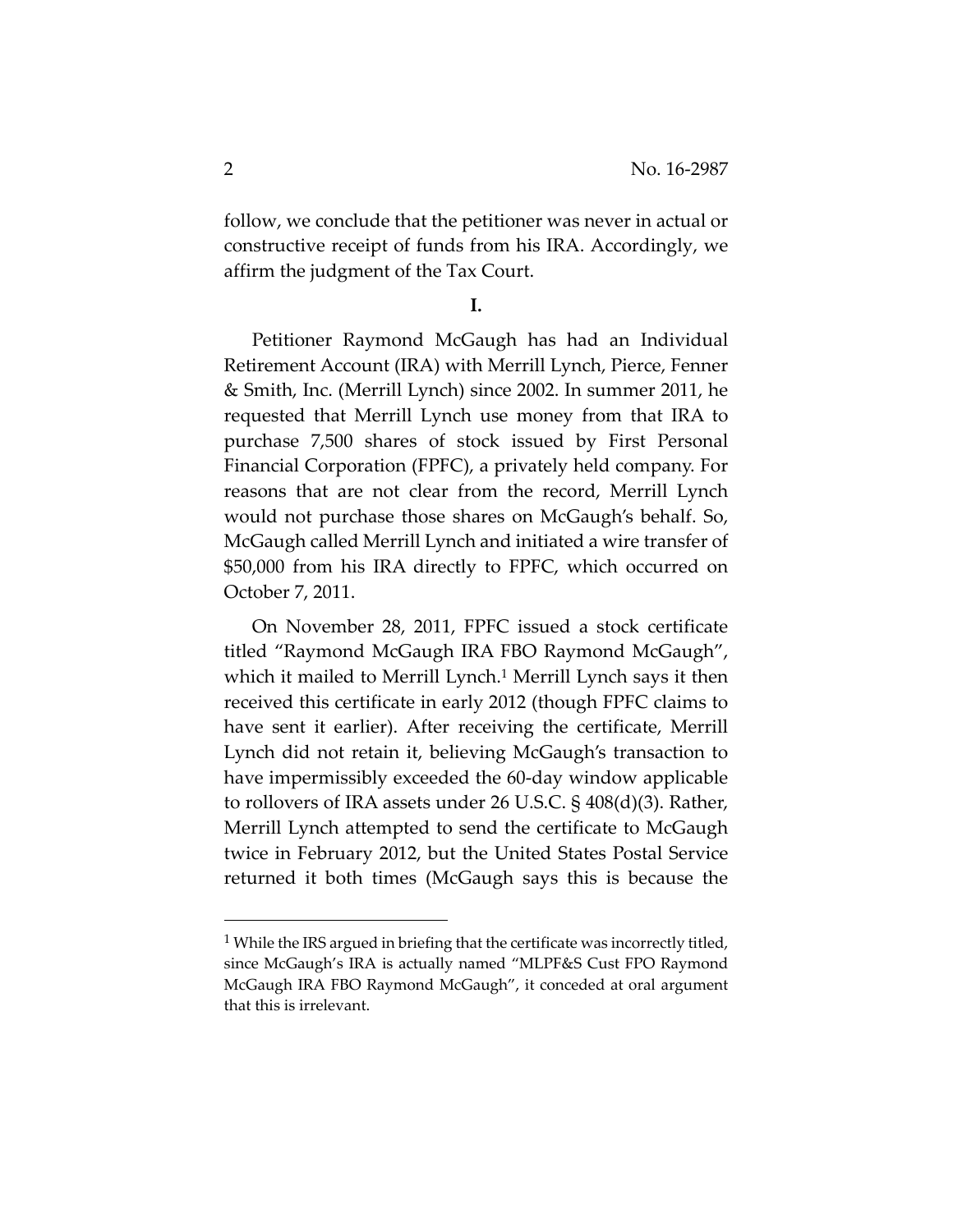certificate was mailed to an incorrect address). On the second occasion, it was marked as "refused." Merrill Lynch then sent the certificate to McGaugh a third time via FedEx and it was not returned. The shares were never deposited into McGaugh's IRA. The location of the share certificate is currently unknown. The IRS contends that McGaugh possesses it, though McGaugh denies that allegation.

Following these events, Merrill Lynch characterized the wire transfer as a taxable distribution and issued a Form 1099‐ R. McGaugh claims he never received that form. On March 17, 2014 the IRS issued a notice of deficiency, which indicated that McGaugh had failed to report a \$50,000 distribution for the tax year 2011. It accordingly assessed McGaugh tax due in the amount of \$13,538 and a substantial‐tax‐understatement penalty of \$2,708.

McGaugh then filed suit, contending that this was an error. The Tax Court agreed, holding on summary judgment that McGaugh did not take a taxable distribution from his IRA in 2011. The IRS now appeals that decision.

## **II.**

The Court of Appeals reviews decisions of the Tax Court "in the same manner and to the same extent as decisions of the district courts in civil actions tried without a jury." 26 U.S.C. § 7482(a)(1). Accordingly, we review the Tax Court's grant of summary judgment *de novo*. *Musa v. Commissioner*, 854 F.3d 934, 938 (7th Cir. 2017). As the nonmoving party, we take the facts in the light most favorable to the IRS. *See Rabinak*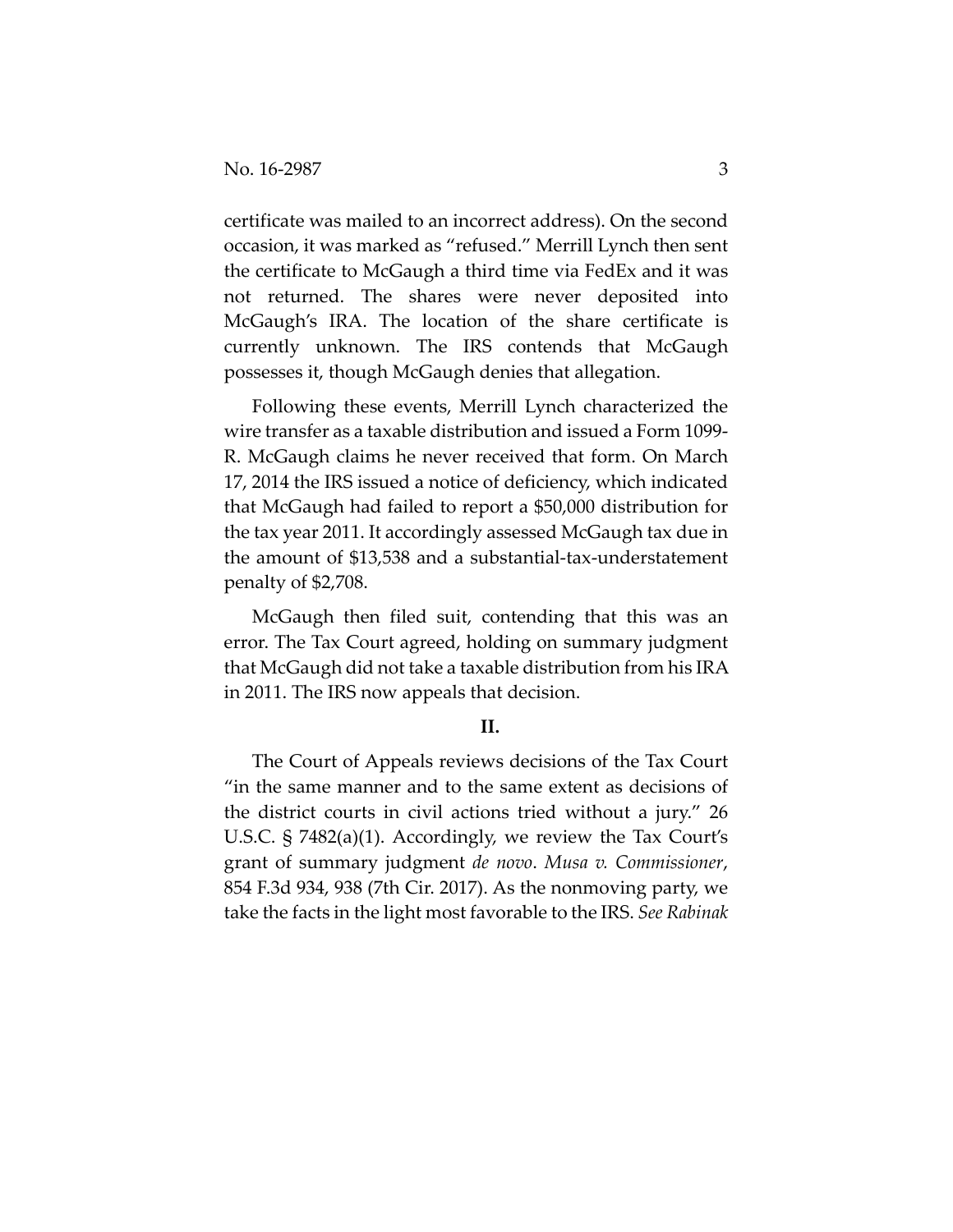*v. United Bhd. of Carpenters Pension Fund*, 832 F.3d 750, 753 (7th Cir. 2016).

The core issue in this case is whether McGaugh made a taxable withdrawal from his retirement account. *See* 26 U.S.C. § 408(d)(1) (providing that IRA distributions are generally subject to income tax). Though McGaugh never physically received any cash or other assets from his IRA during the 2011 tax year, the IRS nevertheless asserts that McGaugh took such a distribution because he constructively received IRA proceeds.

Under the doctrine of constructive receipt, a person receives income "not only when paid in hand but also when the economic value is within the taxpayer's control." *United States v. Fletcher*, 562 F.3d 839, 843 (7th Cir. 2009). Constructive receipt thus occurs where income "is credited to [an individual's] account, set apart for him, or otherwise made available so that he may draw upon it at any time, or so that he could have drawn upon it during the taxable year if notice of intention to withdraw had been given. However, income is not constructively received if the taxpayer's control of its receipt is subject to substantial limitations or restrictions." 26 C.F.R. § 1.451‐2(a).

A review of the record reveals no evidence that McGaugh was in constructive receipt of assets from his IRA. First, as the IRS essentially conceded at oral argument, it is clear McGaugh did not constructively receive stock. The FPFC share certificate was never in his physical possession during the 2011 tax year. There is also no evidence that he had any control over those shares or the rights associated with them that could give rise to a finding of constructive receipt. *See Ancira v. Commissioner*, 119 T.C. 135, 138–39 (2002); *United*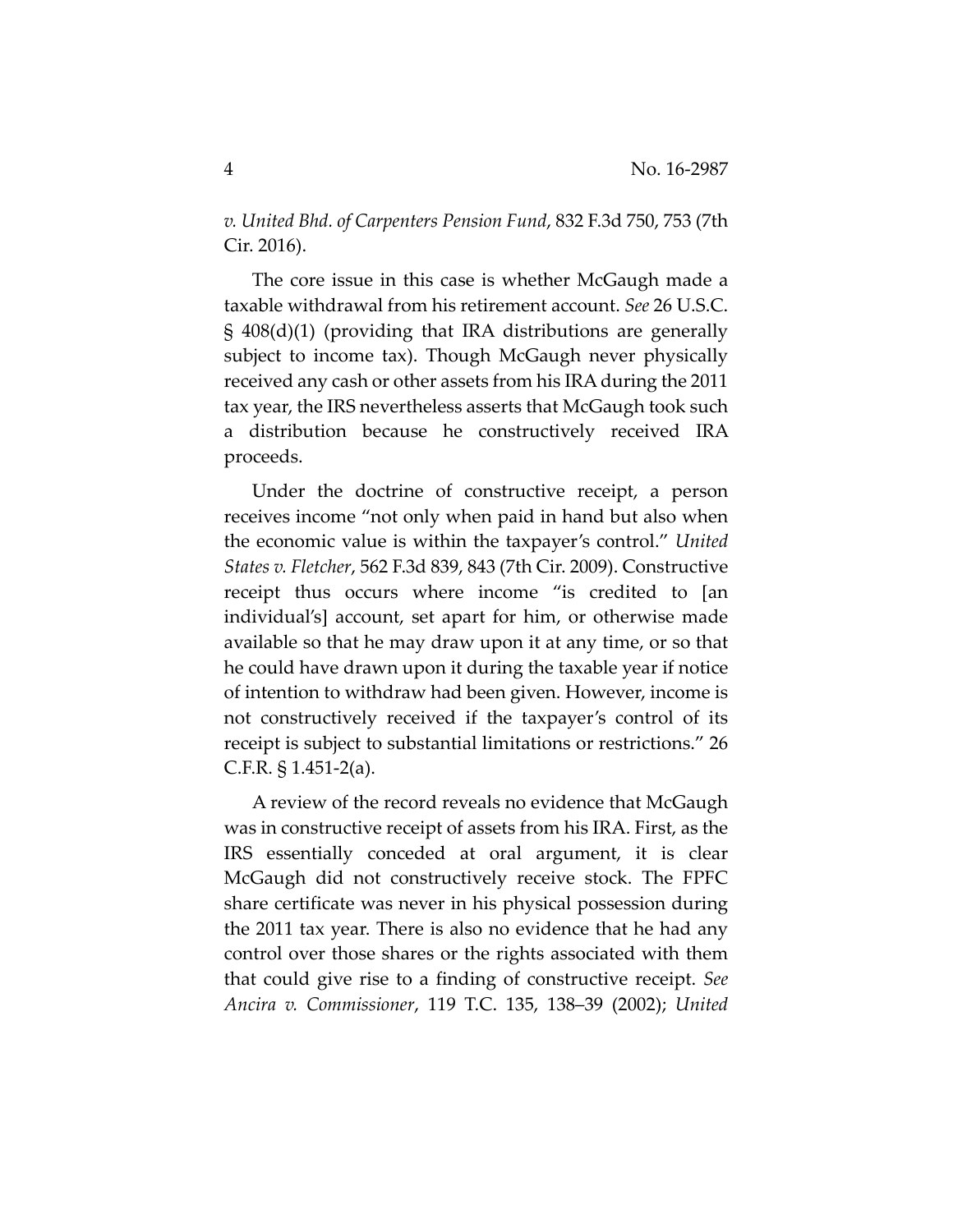*States v. Fort*, 638 F.3d 1334, 1340–41 (11th Cir. 2011). Indeed, the share certificate was issued in the name of "Raymond McGaugh IRA FBO Raymond McGaugh" rather than McGaugh's own name. And when McGaugh requested a replacement share certificate, FPFC refused to issue one without first receiving indemnification from Merrill Lynch. Thus, this case is similar to *Ancira*, in which the Tax Court found no constructive receipt where the petitioner was not a holder of, and accordingly could not negotiate the check at issue.2

The IRS' primary argument is that McGaugh constructively received funds from his IRA when he directed Merrill Lynch to wire them at his discretion to FPFC. It notes that a party cannot circumvent the rules on taxable income simply by directing a distribution to a third party. We have recognized this commonsense proposition before. *Fletcher*, 562 F.3d at 843 ("a person who earns income can't avoid tax by telling his employer to send a paycheck to his college, or his son, rather than to his bank"); *see also Old Colony Trust Co.*

<sup>2</sup> Relatedly, we reject the IRS' reliance on *Estate of Brooks v. Commissioner*, 50 T.C. 585 (1968). That case found that an individual did not constructively receive retirement funds where the distribution of those funds was subject to restrictions imposed by retirement plan trustees. In contrast, the IRS contends that McGaugh's decision to title the stock certificate in the name of his IRA amounts to a self‐imposed restriction insufficient to avoid constructive receipt. But we do not believe holding securities in a tax shelter is the sort of end‐run around possession the constructive receipt doctrine is intended to address. Moreover, we note that even though McGaugh may have made the initial decision to purchase FPFC stock, once he did so he had no control over that stock, as evidenced by FPFC's refusal to issue a replacement share certificate without first receiving indemnification from Merrill Lynch.